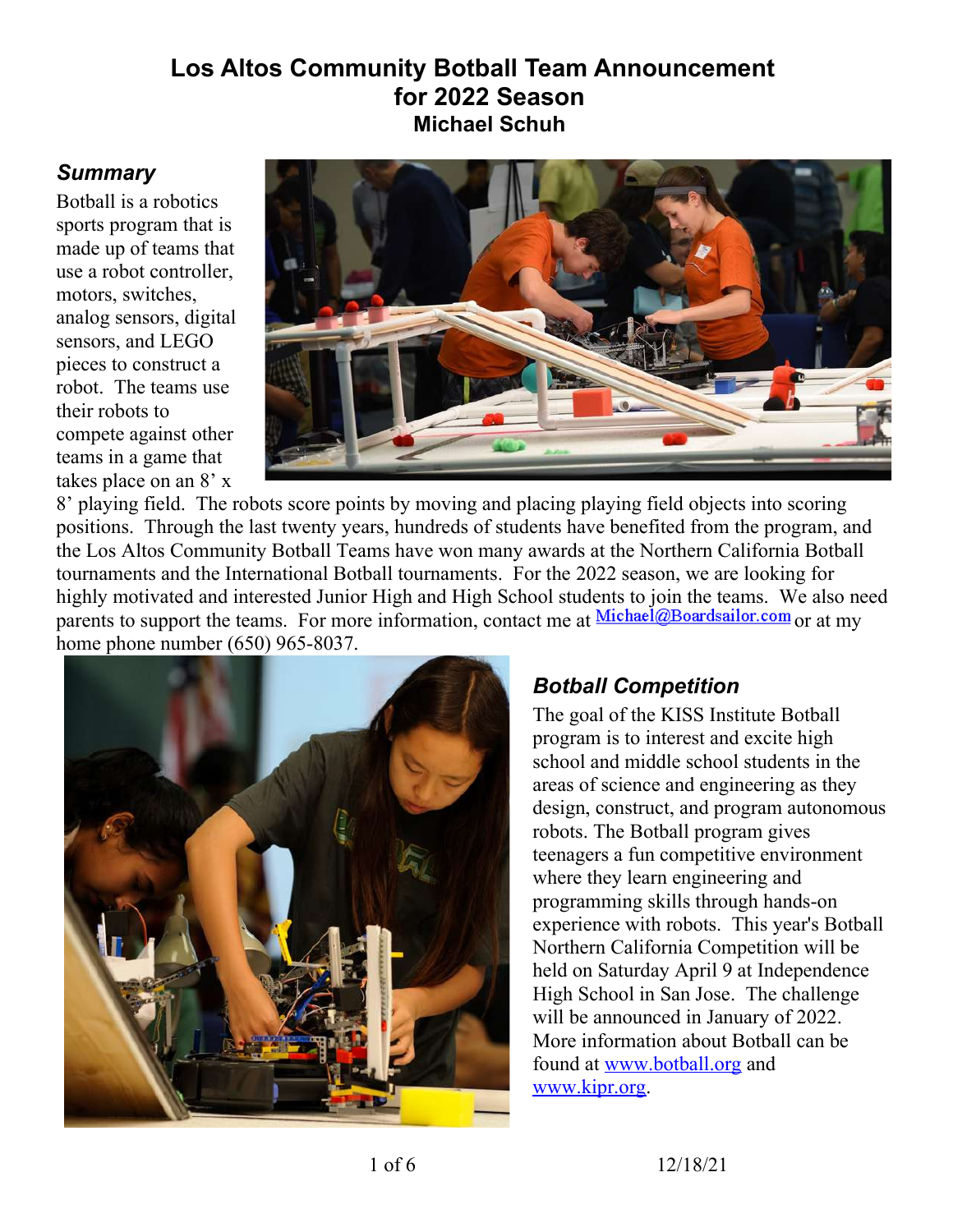### *Time Commitment*

We have found that robot team members oftentimes quickly grow to love the Botball robotics program and want to spend as much time on it as they can. Teams usually schedule five hours of meeting time a week, but we have learned that the most enthusiastic members will spend much more time working on the robots. This will of course be at the discretion of the team members. Some teams meet on Fridays after dinner and on Saturdays or Sundays Others meet at other times. Typically, most parents spend most of their time with regards to the teams transporting their children to and from the meetings and cheering them on at the competitions. Some parents spend a lot more time as coaches and assistant coaches.

## *Preseason Meetings*

We will be holding meetings before the competition is released to teach new members how to program and to bring returning members back up to speed. These meetings are important because we have found that once the challenge is released, most fundamental robotics learning stops and team members focus on building robots for the game. **It is very important that new team members attend all of the training meetings.**



*Botball preseason training meeting*

# *Coaching Style*

Michael was a head coach of local Botball teams for eleven years starting in 2002. He developed a coaching style that has been embraced by other coaches and will likely be continued by this year's coaches. He thinks the team members benefit the most from the robotics programs if they do all the designing, building, and programming. He encourages team members, stays out of the way, and as needed, requests that other parents do the same. He makes sure that all of the materials are available and that the team members understand the task. Then he steps back and helps only when needed. The teams that he has coached have had fun, learned a lot, and done well in competitions. The teams this year will be run by a team captain selected by the team members and the coach. We will have several returning coaches this year and will recruit coaches for the other teams as needed.

# *Cost*

The cost of a team is estimated to be \$2,800 of which \$2,500 is the team registration fee. We have some funds available from last year for registering the first team. In 2019, we had a total of 85 team members for nine teams and spent \$250 per team member. This amount varies each year based on the number of team members per team and playing field expenses. I think the optimal size of a team is six students and the maximum reasonable team size is eight to ten students. The main organization is the KISS Institute for Practical Robotics (KIPR). It is a public charity under IRS code 501(c)(3). All contributions to KIPR for the teams are tax deductible to the extent allowed by law and will defray the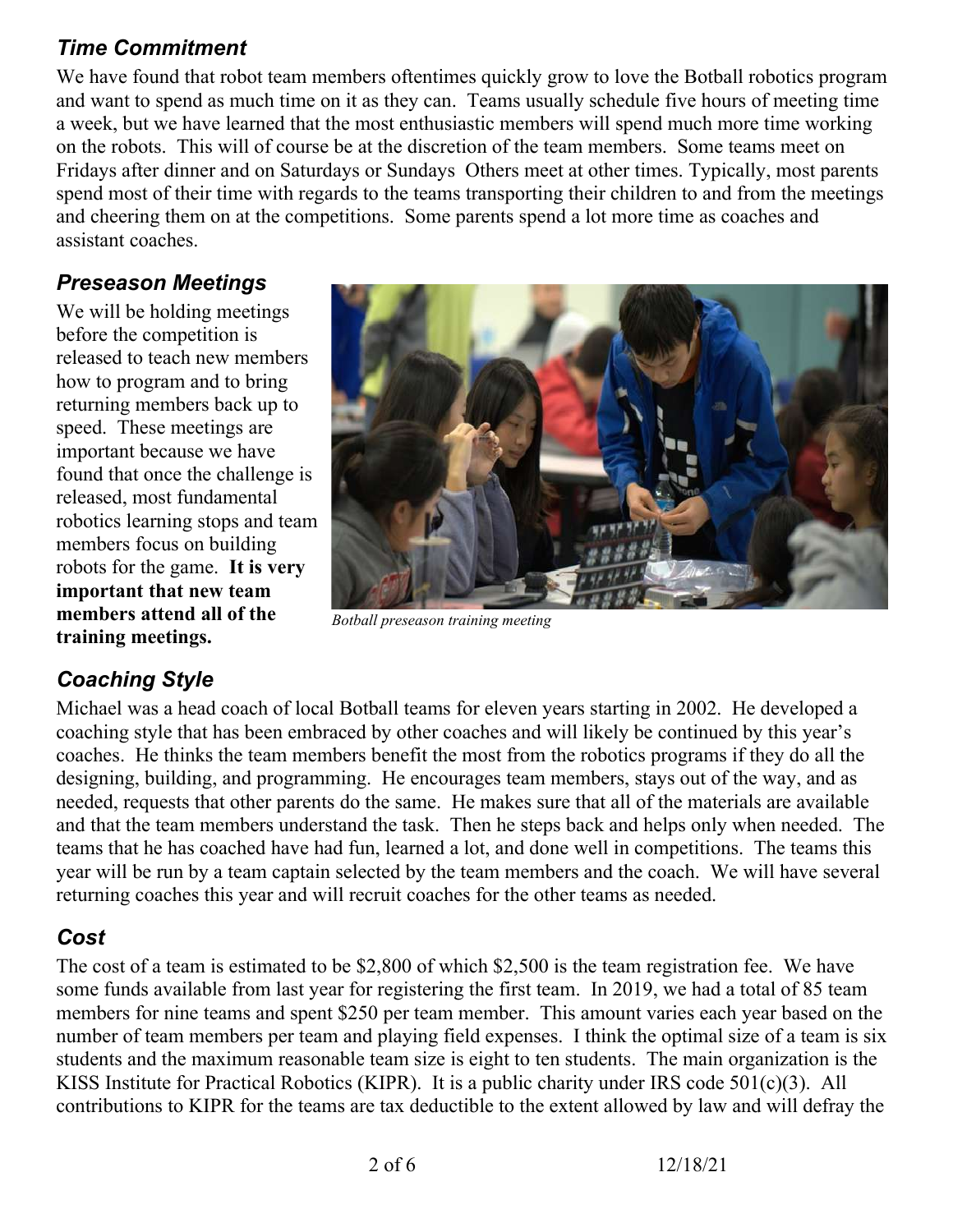

<span id="page-2-1"></span><span id="page-2-0"></span>expenses for all the team members of the Los Altos Community Teams. Since donations are tax deductible and fees are not, we encourage all parents to make a tax deductible donation in the \$100 to \$150 range to cover the team registration. After we have received all of the donations, each team member will be responsible for their part of the remaining cost. Anyone who drops out b[y](#page-4-2) [January 28](#page-4-2) will have their donation returned to them. Any extra funds raised this season will be saved for use for the next year's teams and/or for helping team members attend the International Botball Competition. Botball qualifies for some company donation matching programs, so please consider this if one of these is available for you. Botball is not an educational institution so company donation matching programs that require the organization to be an educational institution will likely not work.

If your family is having a tough year financially or this is more than your family can afford, feel free to donate whatever amount you want or even skip a year until your conditions improve. I have noticed a correlation between donation amount and team member participation. There have been bigger donations from families where their child has spent

a lot of time working on Botball and smaller donations from those less active. This makes a lot of sense and is fine. We organize Botball teams to benefit the kids and somehow all of the funding thankfully works out.

#### *Meeting Locations*

Preseason training meetings will take place in Edwards Hall at St. Timothy's Episcopal Church located at 2094 Grant Rd in Mountain View. Regular season team meetings take place at the homes of team member host parents. We need more team member parents to volunteered to host teams. The team meeting location needs to have room for an 8' x 8' playing field and several laptop computers. If you are willing to host a team, please let me know. You don't have to coach to host a team.



3 of 6 12/18/21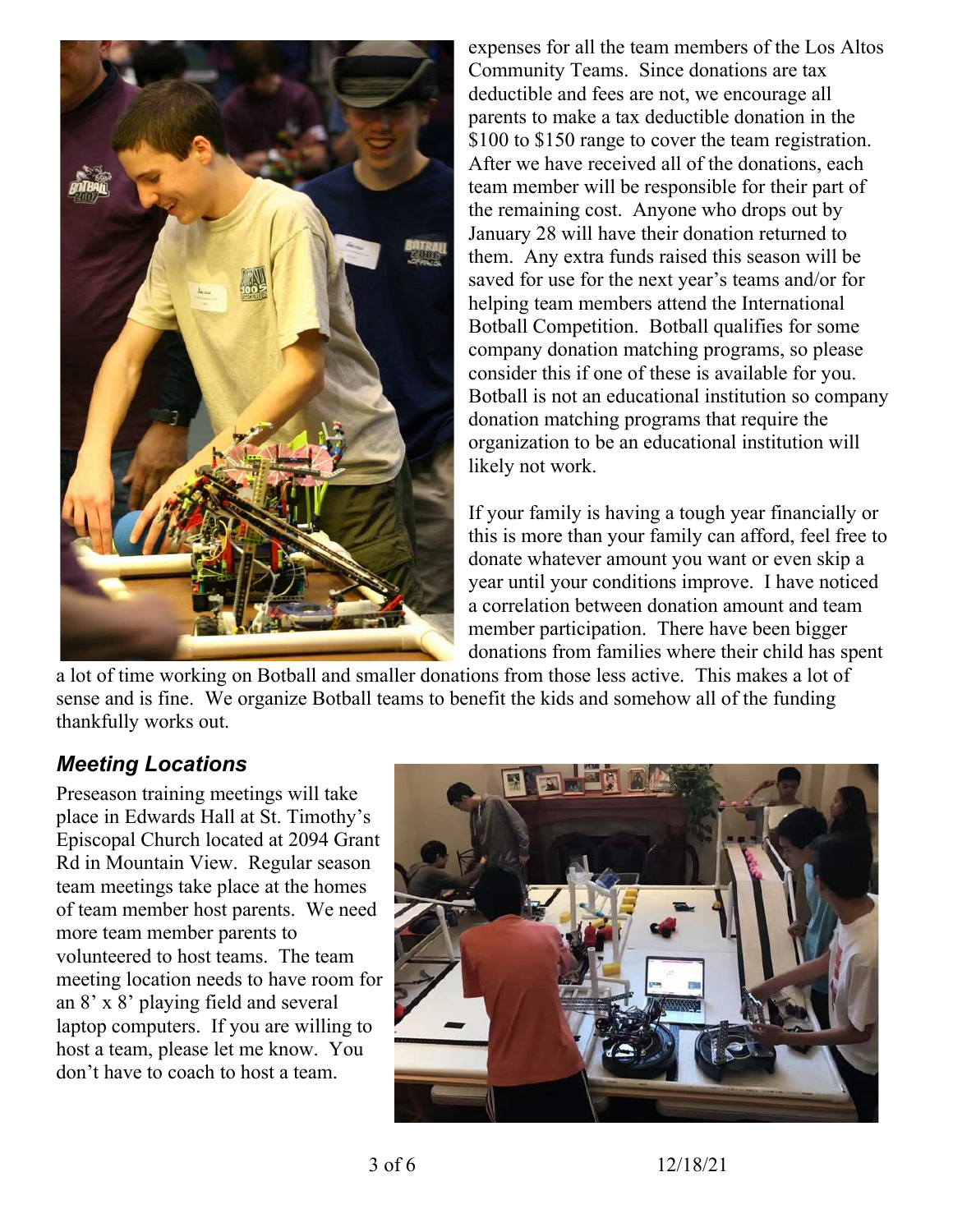

*Los Altos Community Botball teams, coaches, parents, and Botball staff at the 2018 Global Conference on Educational Robotics (GCER) competition held in Indian Wells, California.*

### *Teams*

Being on a team and learning how to be a good team member and a good team leader are some of the major benefits of the Botball program. Many team members form long lasting friendships with their team mates.

Once the application deadline has passed, the Los Altos Community Teams Board of Directors will meet and assign students to the teams. While they will try to keep friends together, five or more friends might be split onto two different teams. The talented returning team members are distributed among the teams. While we want experienced team members on each team, the team member talent and experience does not have to be equally distributed among the teams. It is okay to have younger teams with one or two experienced team members and a team or two with a high concentration of long time Botball team members. High School juniors and seniors should not be put on a team filled with Jr. High students. We try to avoid creating rookie teams made up of first time team members and one year veterans. We try to place team members on teams which meet close to their homes whenever possible. Ideally, team members will be able to bike or walk to the meetings and attend the same school as their team mates. Coaches and hosts will be on the same team as their children.

To form teams with these objectives in mind, the team organizers work to organize teams with 6 to 8 team members by

- Recruiting coaches and hosts
- Combining friends into groups independent of teams
- Putting these groups onto the geographically closest team
- Placing the rest of the prospective members onto the closest team
- Paying attention to allergies when placing team members

Hopefully we will have enough coaches and hosts so that we do not have to turn down any students if we have too many students sign up to reasonably place all of them on teams.

Many people like the idea of having High School and Middle School teams for the summer GCER international competition in [Norman, Oklahoma.](#page-4-3) It is okay for team leaders and team members change teams for the international competition. The proposed international competition team list is circulated for at least a week to provide time for team members to ask to be on a different team.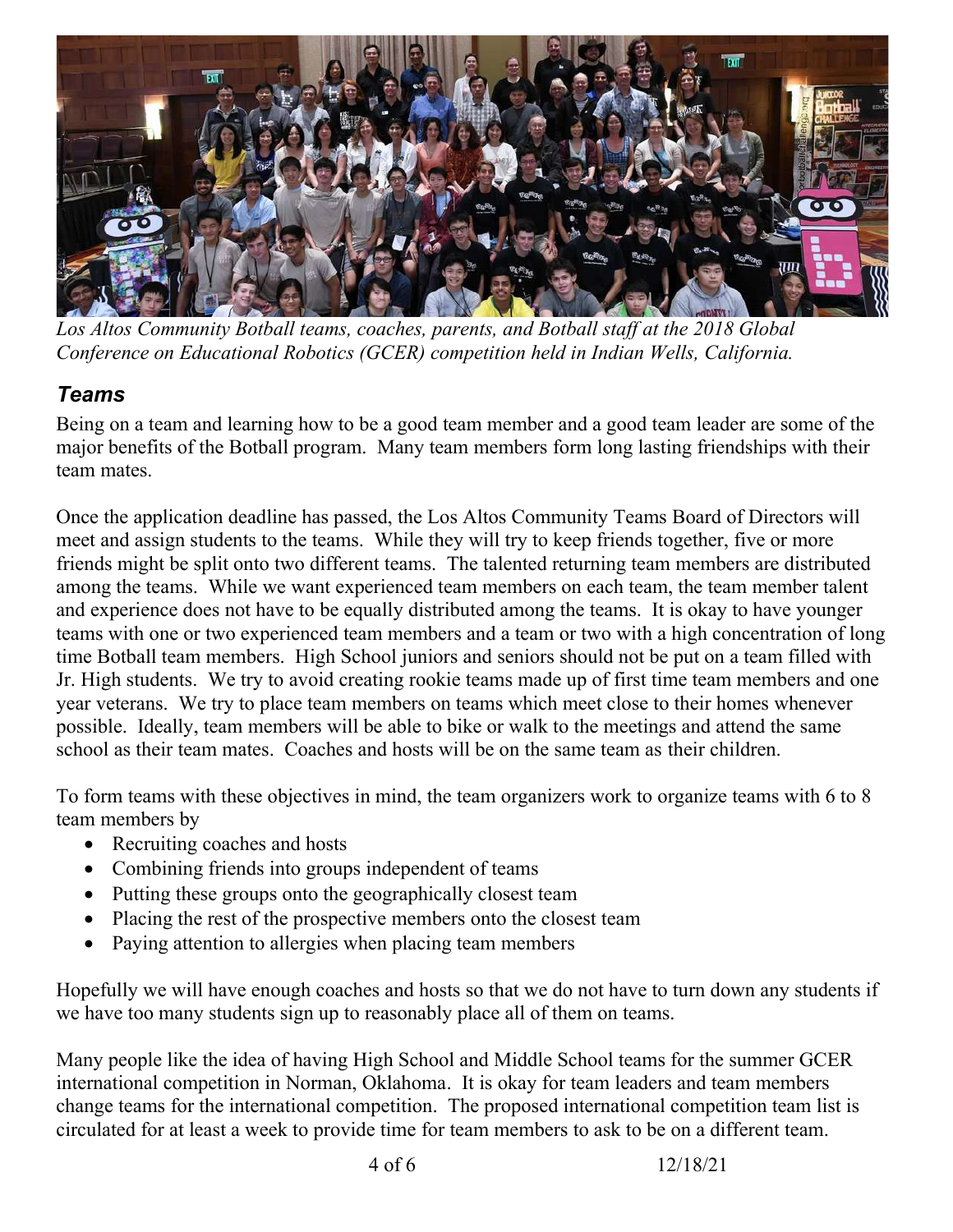#### *Schedule*

<span id="page-4-5"></span><span id="page-4-4"></span><span id="page-4-2"></span>

| January 4 from 7:30 pm | Informational Meeting for potential team members and their parents at       |
|------------------------|-----------------------------------------------------------------------------|
|                        |                                                                             |
| until 9 pm             | Mountain View High School in room 806                                       |
| December - January 7   | Identify potential team members                                             |
| January 7              | Applications due                                                            |
| January 25             | Team assignments announced                                                  |
| January 28             | Last day to drop and receive full refund. Must tell Michael before the 7 pm |
|                        | training meeting start time.                                                |
| January $7-28$         | Team training meetings from 7:00 pm until 9:30 pm in Edwards Hall at St.    |
|                        | Timothy's Episcopal Church located at 2094 Grant Rd in Mountain View.       |
|                        | Meetings will cover                                                         |
|                        | • $1/7$ – Programming the robots in KISS C                                  |
|                        | $1/14$ – Using a Drive Base and More Programming                            |
|                        | $1/21$ – Using the iRobot Create                                            |
|                        | $1/28$ – Advanced Topics                                                    |
| February $12 - 13$     | Botball training workshop $-2$ new team members per team can attend.        |
| January 29 – April 9   | Build, design, program, and prepare for the competition. Minimum of two     |
|                        | weekly meetings will likely be Friday evenings and Saturday or Sunday       |
|                        | afternoons.                                                                 |
| April 9                | Northern California Tournament at Independence High School in San Jose      |
| May 13 (date may       | All team end of season pot-luck dinner in Los Altos area                    |
| change)                |                                                                             |
| July $11 - 15$         | International Competition Tournament in Norman, Oklahoma                    |

### <span id="page-4-3"></span><span id="page-4-1"></span><span id="page-4-0"></span>*Assistance is Needed*

We currently have three teams registered for the [2022](#page-0-0) Botball season. There will likely be enough interest to form eight or more teams so we need more coaches and team meeting hosts. Coaching and hosting teams can be rewarding and fun. Contact Michael if you are willing to coach or host a team. While helpful, technical knowledge is not necessary to be a coach. New coaches and hosts are encouraged to attend the coaches training session we put on in early January. Several veteran coaches and hosts will be available as on-going resources and for mentoring new coaches and hosts.

## *Expectations/Rules*

All team member participants are expected to help design, build, and program the robots. Team members can specialize or work on a variety of tasks. In order to be an effective team, members who are disruptive or disrespectful inside or outside of the team meetings will be warned and then removed from their team. The coach will have final say in who is accepted, removed or kept on the teams. The coaches have yet to remove a team member but reserve the right to do so if the need arises. Most of the team meetings are lots of fun with some great camaraderie. Coaches can also replace the captain.

## *Other Options for being on a Botball Team*

If you want to be on a Botball team other than one of the Los Altos Community Teams or you didn't make our deadlines, you can find all of the information you need to form a team at [Botball.org](http://botball.org/) or you can talk with us about it. If you missed the application deadline and are still interested, check with us to see if we have room for you.